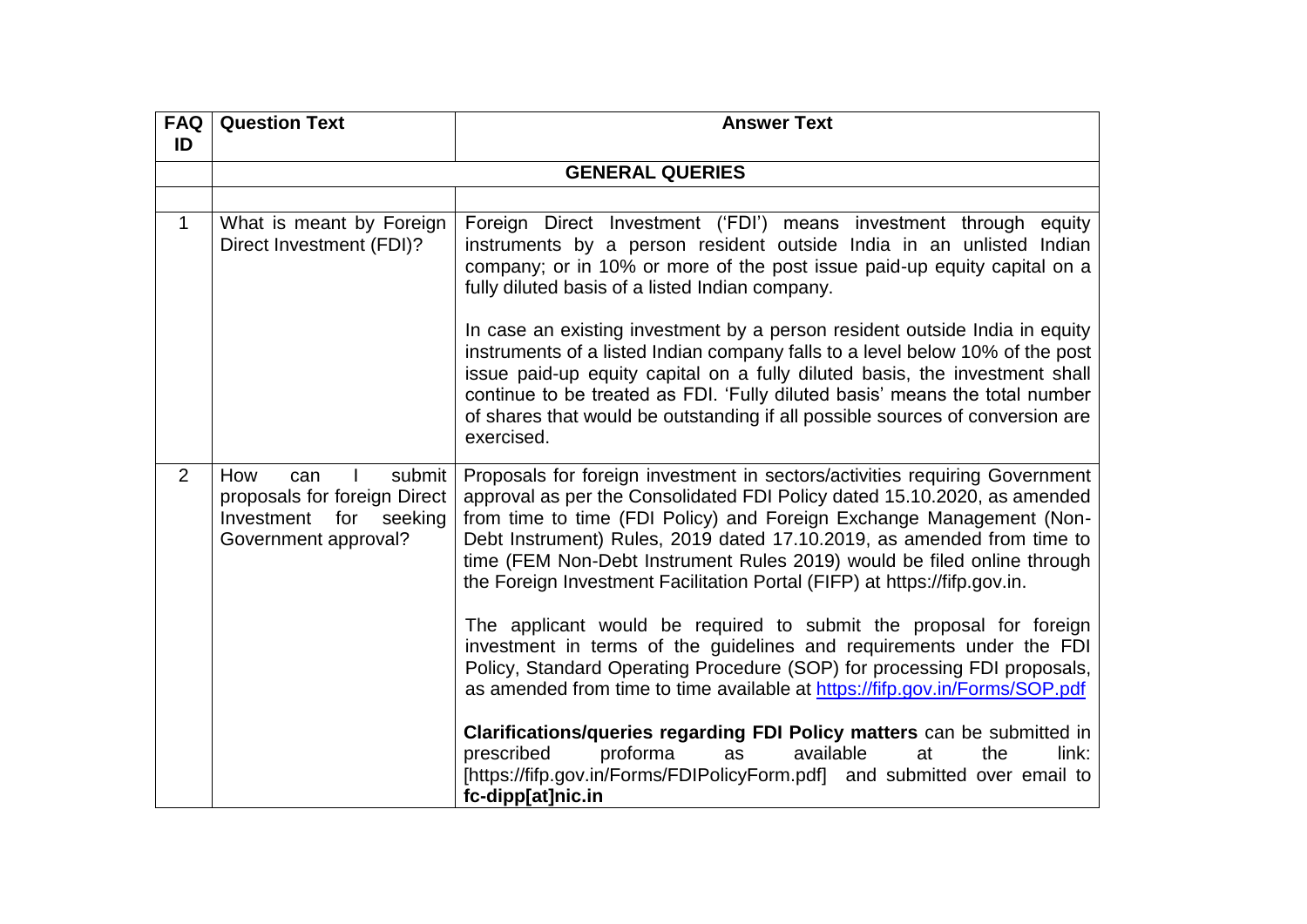|   |                                                                                                 | Clarifications/queries regarding filing of online application over FIF<br>Portal may be sent over e-mail: fifp[dash]dipphelpdesk[at]gov[dot]in                                                                                                                                                                                                                                                                                                                                                                                          |
|---|-------------------------------------------------------------------------------------------------|-----------------------------------------------------------------------------------------------------------------------------------------------------------------------------------------------------------------------------------------------------------------------------------------------------------------------------------------------------------------------------------------------------------------------------------------------------------------------------------------------------------------------------------------|
| 3 | What is the role of DPIIT in<br>processing<br>of<br><b>FDI</b><br>proposals?                    | proposal is filed online, DPIIT identifies the concerned<br>Once a<br>Administrative Ministry/Department based on the activity of investee<br>company and e-transfers the proposal to the concerned Administrative<br>Ministry/Department (Competent Authority) for processing and disposal of<br>the case. DPIIT monitors overall progress and timely disposal of FDI<br>proposals across all administrative Ministries/Departments.                                                                                                   |
| 4 | <b>FDI</b><br>How can<br>$\mathbf{I}$<br>access<br>Policy Circular?                             | FDI Policy Circular, 2020 may be accessed over https://dpiit.gov.in/foreign-<br>direct-investment/foreign-direct-investment-policy                                                                                                                                                                                                                                                                                                                                                                                                      |
| 5 | What is the procedure for<br>processing<br><b>of</b><br><b>FDI</b><br>applications?             | Standard Operating Procedure (SOP) for Processing FDI Proposals may be<br>accessed over the link https://fifp.gov.in/Forms/SOP.pdf                                                                                                                                                                                                                                                                                                                                                                                                      |
| 6 | there<br>Are<br>any<br>restrictions/provisions<br>related to FDI from land<br>border countries? | Para 3.1.1 of the FDI Policy as amended vide Press Note 3 of 2020 dated<br>17.04.2020 (available at https://dpiit.gov.in/sites/default/files/pn3_2020.pdf)<br>through the Foreign Exchange Management<br>enforced<br>(Non-debt)<br>Instruments) Amendment Rules, 2020 dated 22.04.2020 issued by DEA<br>notifying amendments under Rule 6(a) of the Foreign Exchange<br>Management (Non-Debt<br>Instruments) Rules, 2019<br>(available<br>at<br>https://egazette.nic.in/WriteReadData/2020/219107.pdf )<br>states<br>the<br>following:- |
|   |                                                                                                 | 3.1.1(a) A non-resident entity can invest in India, subject to the FDI Policy<br>except in those sectors/activities which are prohibited. However, an entity of<br>a country, which shares land border with India or where the beneficial owner<br>of an investment into India is situated in or is a citizen of any such country,<br>can invest only under the Government route. Further, a citizen of Pakistan                                                                                                                        |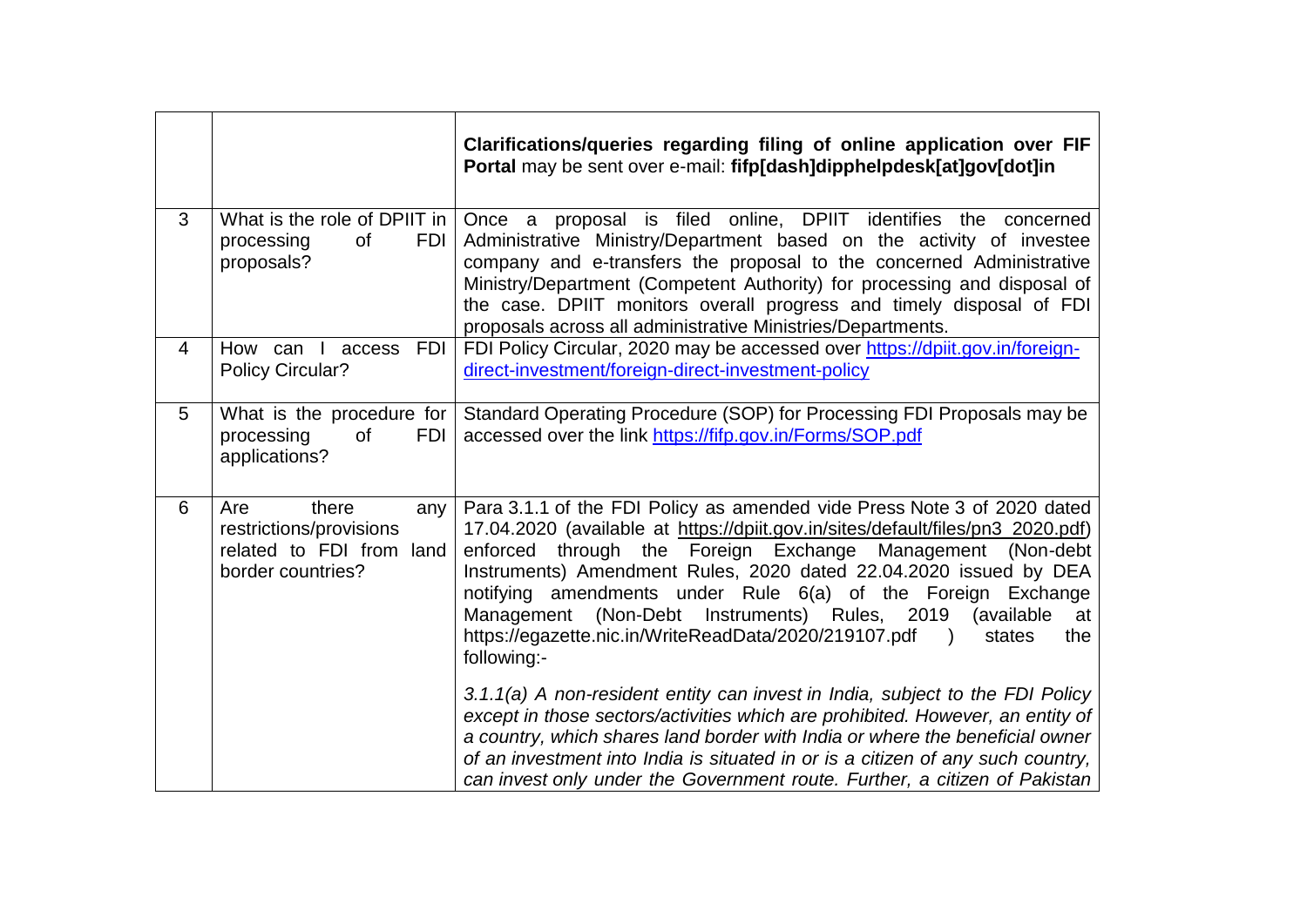|                |                                                                                                                    | or an entity incorporated in Pakistan can invest, only under the Government<br>route, in sectors/activities other than defence, space, atomic energy and<br>sectors/activities prohibited for foreign investment.<br>3.1.1(b) In the event of the transfer of ownership of any existing or<br>future FDI in an entity in India, directly or indirectly, resulting in the<br>beneficial ownership falling within the restriction/purview of the para<br>3.1.1(a), such subsequent change in beneficial ownership will also require<br>Government approval." |
|----------------|--------------------------------------------------------------------------------------------------------------------|------------------------------------------------------------------------------------------------------------------------------------------------------------------------------------------------------------------------------------------------------------------------------------------------------------------------------------------------------------------------------------------------------------------------------------------------------------------------------------------------------------------------------------------------------------|
|                |                                                                                                                    | Accordingly, in terms of Press Note 3 of 2020, an entity of a country, which<br>shares land border with India or where the beneficial owner of an<br>investment into India is situated in or is a citizen of any such country, can<br>invest only under the Government route. Additionally, any transfer of<br>ownership of any existing or future FDI in an entity in India resulting in the<br>beneficial ownership falling within the aforesaid jurisdiction(s) will also<br>require Government approval.                                               |
| $\overline{7}$ | What is PN3 Proposal?                                                                                              | PN3 Proposals are those proposals which require prior Government<br>approval under the provisions of Para 3.1.1 of the FDI Policy as amended<br>vide Press Note 3<br>2020<br>of<br>dated<br>17.04.2020<br>(available<br>at<br>https://dpiit.gov.in/sites/default/files/pn3_2020.pdf)<br>enforced through the<br>corresponding amendment under Rule 6(a) of the Foreign Exchange<br>Management (Non-Debt Instruments) Rules, 2019 (available<br>at<br>https://egazette.nic.in/WriteReadData/2020/219107.pdf).                                               |
| 8              | From where one can get<br><b>NIC</b><br>codes<br>for<br>products/services, to<br>be<br>filled in application form? | Please refer to Investor Guidance available at https://dpiit.gov.in/for-<br>investors/investor-guidance. Investors are required to provide the<br>description of activities as per the National Industrial Classification (NIC)<br>published by the Ministry of Statistics and Programme Implementation,<br>India<br><b>NIC</b><br>2008<br>which<br>Government<br><b>of</b><br>be<br>can<br>accessed<br>at https://dpiit.gov.in/sites/default/files/NIC-2008.pdf.                                                                                          |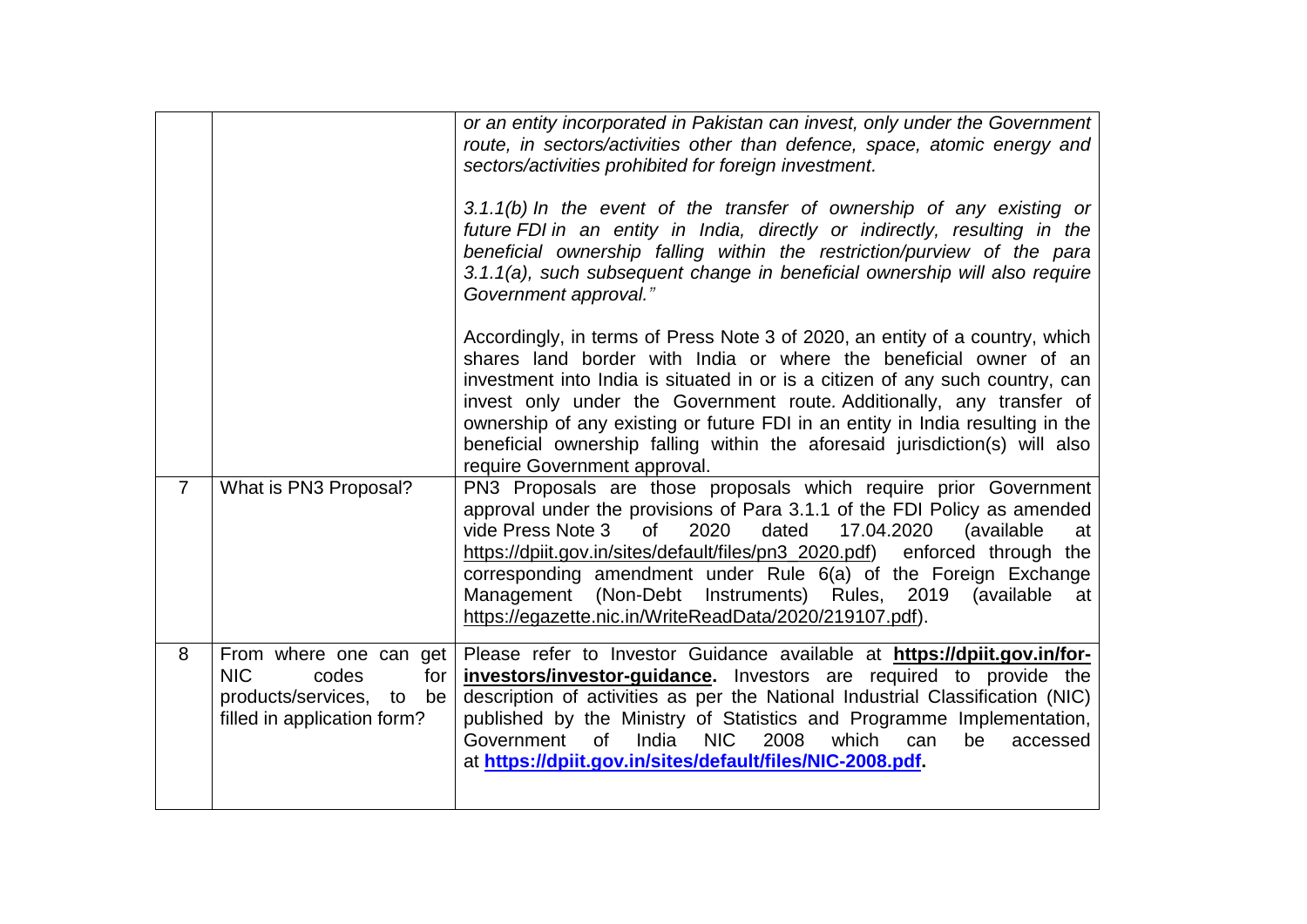| 9               | How long does it take to<br>process an FDI proposal?                           | The time taken in processing of FDI application is specified at Part IV of the<br>Standard Operating Procedure (SOP) for Processing FDI Proposals.                                                                                                                                                                                                                                                                                                                                                                                                     |
|-----------------|--------------------------------------------------------------------------------|--------------------------------------------------------------------------------------------------------------------------------------------------------------------------------------------------------------------------------------------------------------------------------------------------------------------------------------------------------------------------------------------------------------------------------------------------------------------------------------------------------------------------------------------------------|
| 10 <sup>1</sup> | How can I track status of<br>my application over FIF<br>portal?                | After login, an option is provided to the user to track status of the application<br>submitted over FIF Portal. Apart from this, system will send SMS/Email<br>alerts at salient steps of the processing such as Query raised by<br>Administrative Ministry etc.                                                                                                                                                                                                                                                                                       |
| 11              | Whom should I contact to<br>know the progress of my<br>FDI application?        | On receiving a FDI proposal over FIF portal, it is assigned to an<br>administrative Ministry/Department (Competent Authority) for processing<br>of the<br>Nodal<br>disposal<br>List<br>of l<br><b>Officers</b><br><b>of</b><br>case.<br>such<br>and<br>Ministries/Departments<br>be<br>the<br>link<br>can<br>accessed<br>over<br>https://fifp.gov.in/Forms/ListofNodalOfficer.pdf                                                                                                                                                                      |
| 12              | Where<br>can<br>get<br>information regarding<br>FDI<br>Equity inflow in India? | DPIIT compiles and maintains the data of Foreign Direct Investment<br>regarding FDI Equity inflow in the country as reported by the Reserve Bank<br>of India. It is published on a quarterly basis on the department's website<br>(https://dpiit.gov.in/). It is published in 'FDI Statistics' and 'FDI Newsletter<br>(formerly SIA Newsletter)' and uploaded on the website under the heading<br>'Publications' at the links: https://dpiit.gov.in/publications/fdi-statistics and<br>https://dpiit.gov.in/publications/si-news-letters respectively. |
| 13              | Is there any fee for filing an<br>online application?                          | There is no fee for filing an online application.                                                                                                                                                                                                                                                                                                                                                                                                                                                                                                      |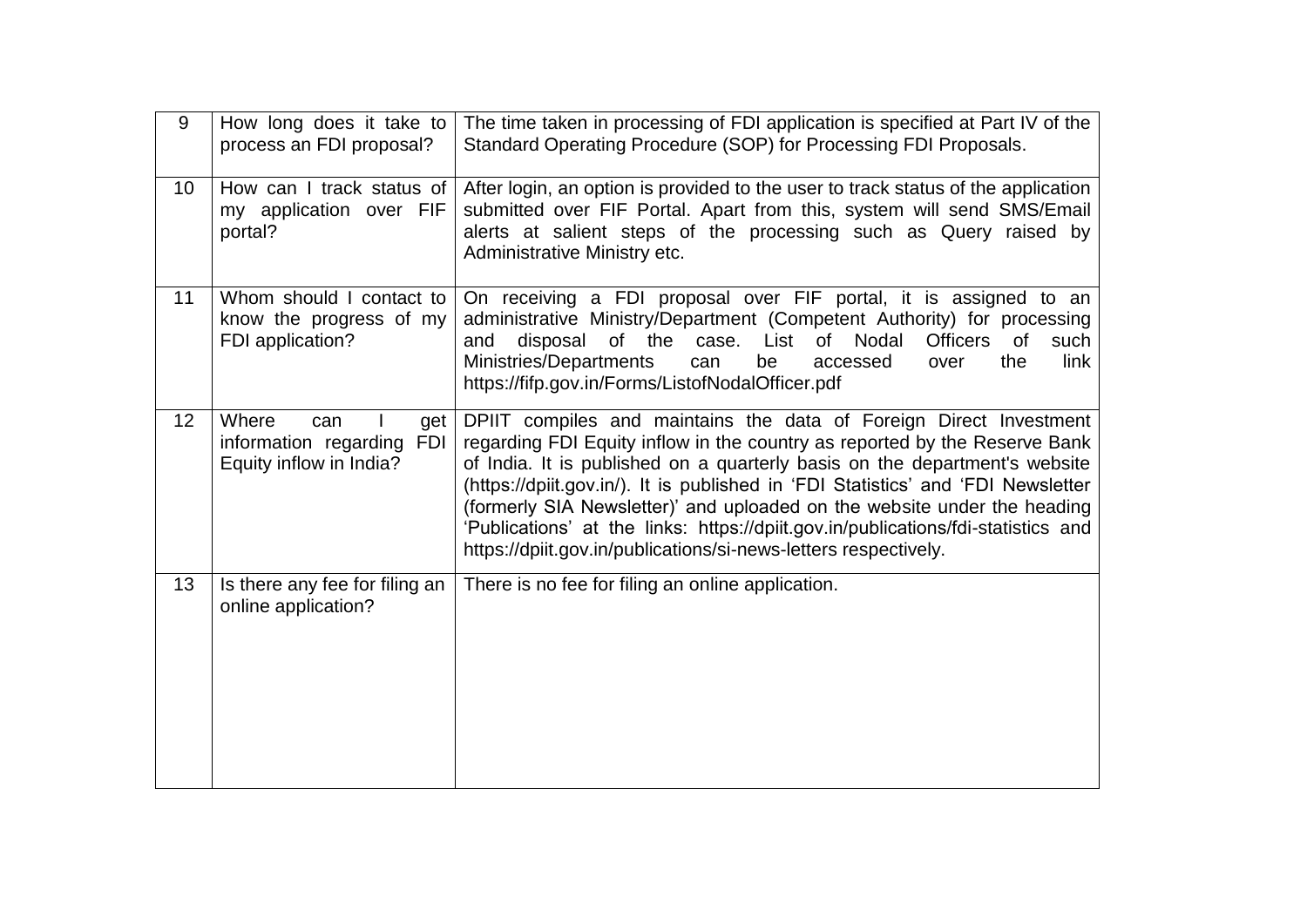|                 |                                                                                                                                     | <b>FIF PORTAL SPECIFIC QUERIES</b>                                                                                                                                                                                                                                                                                                                                                                                                                                                                                                                                                                                                      |
|-----------------|-------------------------------------------------------------------------------------------------------------------------------------|-----------------------------------------------------------------------------------------------------------------------------------------------------------------------------------------------------------------------------------------------------------------------------------------------------------------------------------------------------------------------------------------------------------------------------------------------------------------------------------------------------------------------------------------------------------------------------------------------------------------------------------------|
| 14              | How do I file FDI proposal<br>online?                                                                                               | In order to submit an application over FIF portal, user has to register first. At<br>the time of registration, the details such as Name, Telephone, Mobile, Email<br>etc. need to be provided. After filling in all the details, an OTP is sent to the<br>mobile number/email id entered in the registration form for verification of the<br>mobile. After user enters the OTP received, another SMS/email giving the<br>details of login id is sent by the system containing a web link. After user<br>clicks on the web link received in his/her email id, he/she can assign<br>password and activate the login to access the portal. |
| 15 <sub>1</sub> | Can I change my contact<br>details e.g. Mobile No. and<br>e-mail id?                                                                | may request for such change<br>email<br>The<br>applicant<br>id<br>over<br>fifp[dash]dipphelpdesk[at]gov[dot]in                                                                                                                                                                                                                                                                                                                                                                                                                                                                                                                          |
| 16              | $\Box$<br>Do<br>register<br>need<br>to<br>separately<br>for<br>each<br>application?                                                 | User can submit/track only one application through one login id. Therefore,<br>for submitting multiple applications, multiple registrations are required.                                                                                                                                                                                                                                                                                                                                                                                                                                                                               |
| 17              | Do I need to register for<br>Downstream Intimation?                                                                                 | Yes, the registration process is required.                                                                                                                                                                                                                                                                                                                                                                                                                                                                                                                                                                                              |
| 18              | Do I need to complete the<br>entire FIFP application in<br>single session?                                                          | Once the first tab (Application Details) is complete, system generates an<br>application number. Thereafter, user can save the application as draft and<br>continue to work on the same and add/modify/delete details as per<br>requirements. However, once the application is submitted to FIFP, it will no<br>longer be editable.                                                                                                                                                                                                                                                                                                     |
| 19              | What<br>if<br>previous<br>any<br>has<br>approval<br>been<br>obtained<br>and<br>an<br>amendment<br>application<br>needs to be filed? | If any FDI approval has already been given to the applicant/company, the<br>proposal should be submitted under the category of Amendment Cases. In<br>case the applicant files a fresh application instead of an amendment, the<br>proposal would be treated as closed and the applicant would be asked to<br>file an amendment application.                                                                                                                                                                                                                                                                                            |
| 20              | Which documents need to<br>be uploaded at the time of<br>submission of application?                                                 | The details of the documents required to be uploaded at the time of<br>submission of application may be seen at "Annexure 1" of the Standard<br>Operating Procedure (SOP) for Processing FDI Proposals may be accessed<br>over the link https://fifp.gov.in/Forms/SOP.pdf                                                                                                                                                                                                                                                                                                                                                               |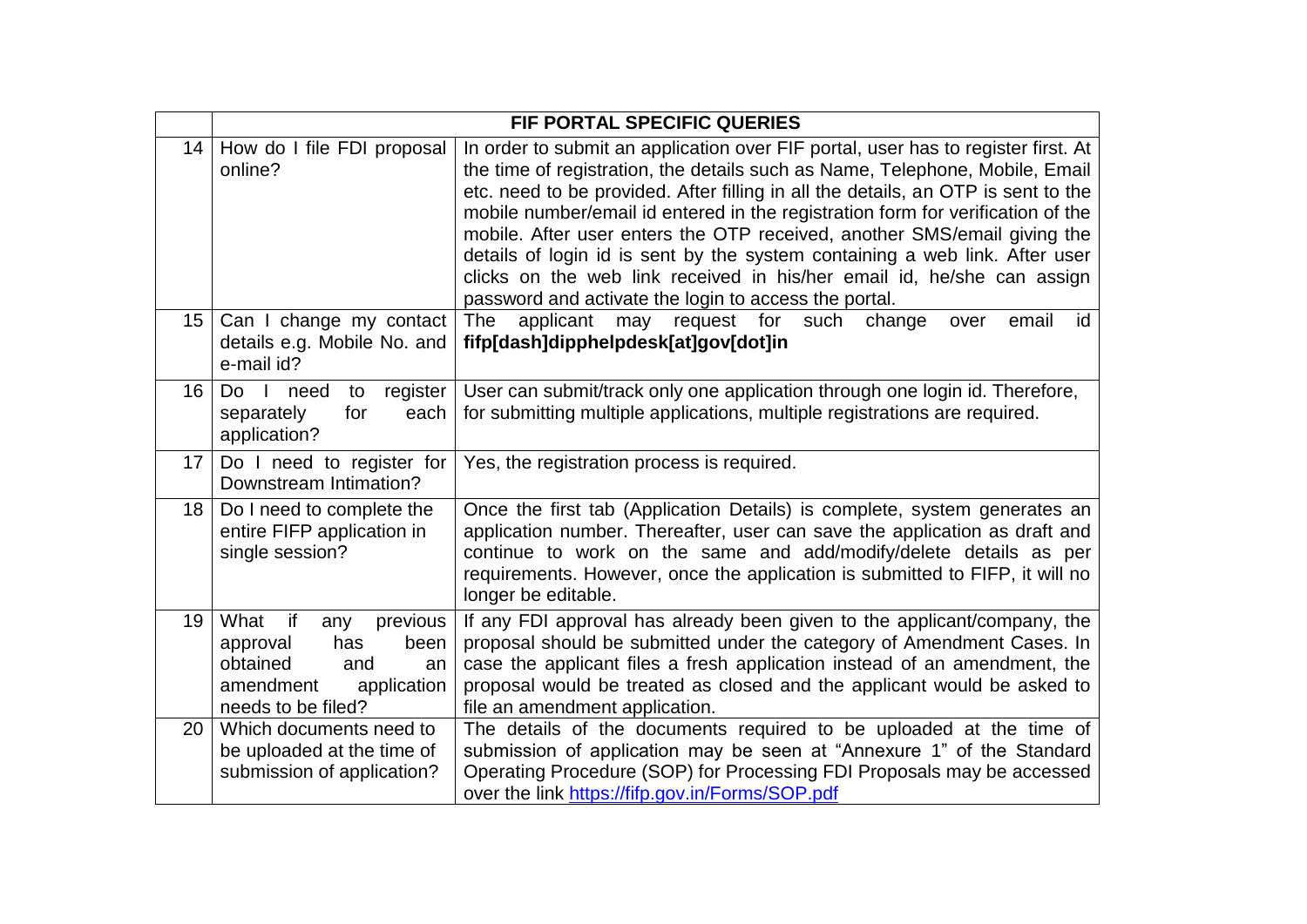| 21 | Which<br>require<br>cases<br>from<br>security<br>clearance<br>MHA?                                                                                                                                                                                                                       | Para 3 of Part III of the Standard Operating Procedure (SOP) for Processing<br>FDI Proposals may be referred to in this regard. The same could be<br>accessed over the link https://fifp.gov.in/Forms/SOP.pdf                                                                              |
|----|------------------------------------------------------------------------------------------------------------------------------------------------------------------------------------------------------------------------------------------------------------------------------------------|--------------------------------------------------------------------------------------------------------------------------------------------------------------------------------------------------------------------------------------------------------------------------------------------|
| 22 | What is the next step after<br>submitting the application<br>online?                                                                                                                                                                                                                     | After electronic submission of the application, the user will receive<br>email/sms alert to submit a physical copy of the application to the<br>concerned competent authority.                                                                                                             |
| 23 | Is there any restriction on<br>the size and format of the<br>document to be uploaded?                                                                                                                                                                                                    | Yes. Maximum file size for uploaded files is 10 MB and format should be in<br>pdf format.                                                                                                                                                                                                  |
| 24 | What if the hard copy of<br>application is not submitted<br>Competent  <br>the<br>to<br>Authority?                                                                                                                                                                                       | Para 3.1 of Part I of the Standard Operating Procedure (SOP) for<br>Processing FDI Proposals may be referred to in this regard. The same<br>could be accessed over the link https://fifp.gov.in/Forms/SOP.pdf                                                                              |
| 25 | get the<br>Where can<br>$\Box$<br>document for submitting<br>the quarterly compliance<br>the<br>report<br>0f<br>conditionalities<br>contained<br>in the approval letter to be<br>certified by the company's<br>for<br>auditor<br>proposals<br>pertaining<br>to<br>pharmaceutical sector? | The Documents is available under the comprehensive corner under the<br>heading<br>"Forms"<br>be<br>the<br>link<br>and<br>accessed<br>can<br>over<br>https://fifp.gov.in/Forms/pharma_format.pdf The same can be printed out<br>and the duly filed with Department of Pharmaceutical, DIPP. |